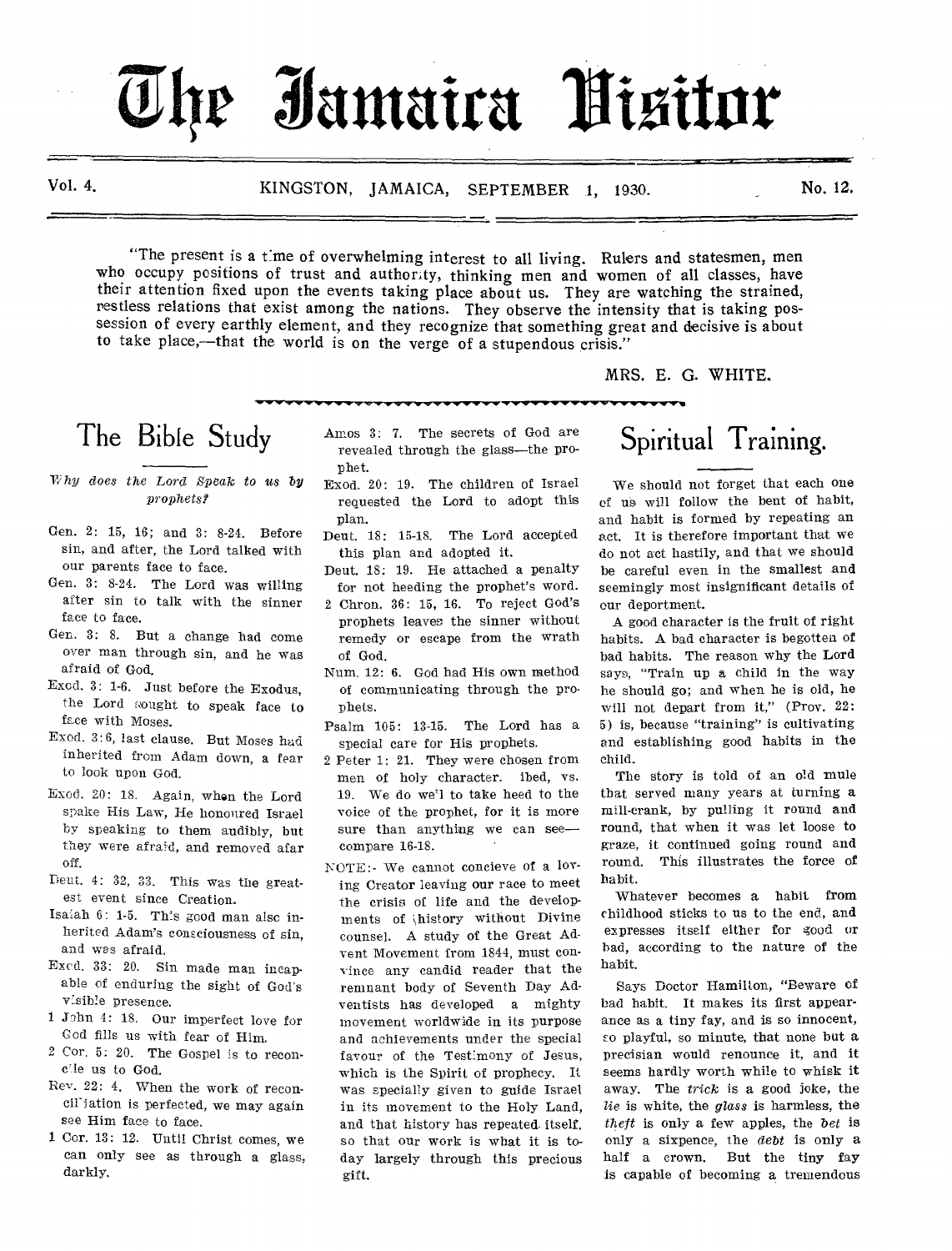giant; and if you commence and harbour him, he will nourish himself at your expense; and then, springing on you as an armed man, will drag you down to destruction."

Esau was the victim of habit. His sad story should warn us, for when in older days he sought repentance, though the Lord was just as merciful and forgiving as He ever was in dealing with the sinner, yet habit prevented Esau from making complete surrender, and though he sought salvation with tears, he could not let the habit of profanity go; he found no way of salvation, Heb. 12: 15-17.

Dear parents, are you yourselves cultivating right habits? Daily Bible study? Daily family worship? Daily abstinance from evil thinking and speaking? Daily missionary activity? Daily secret prayer? Daily training of your children?—these neglected once, then twice, will soon deface their fruits from your piety and leave your character stained with sin. How shall we escape if we neglect so great salvation!

Let us not forget that those who will live in heaven must first cultivate heavenly habits here. Our earthly life is given us to develop the heavenly character—and character is the fruit of habit.

#### :o: NEWS NOTES.

STOP! LOOK! LISTEN! These three words are set up in the danger , spots where automobile drivers need special caution. We print them here to call attention to the words on the front page.

The message of the front page was written years ago, but is emphasized a hundred times today; and the question arises as to our preparedness for that stupendous crisis of which we are on the verge. The challenge of today's wickedness must be met by each of us, with a more perfect preparation for what is coming.<br> $*$   $*$   $*$ 

 $\ast$ 

金

Lured by some glittering dream of more money, better dresses, less work, and more respectable environment, some of our youth are attracted to city life. Others are add'ng land to land, in the hope of enriching themselves easily. Satan does not care what method one adopts so long as he can induce one to forget that we are near tc the Kingdom of God.

Hence it is that we meet with young sisters who have paced the streets of Kingston in search of work for weeks IN VAIN. And those who invested all the profits of last year in land, forgetting what they owe to God, are depressed and disappointed because there is no market for their increased crops. Truly, Godliness with contentment is great gain, these days. God will teach us all the lesson of Haggai, for He wants to take away all our pride and selfishness before Jesus comes. The whole world is today passing through a period of great financial distress. Our social and political leaders are trying to solve the problems connected with the present distress. But the only solution will be found when Jesus comes and puts an end to sin.

\* \* \*

Until then let us keep humble. Keep our youth from the city. Educate them for missionary work, for those who are in the plan and purpose of God when the final crash comes, have the promise: "Bread shall be given him; his waters shall be sure." Isa.  $33:16.$  The Psalmist's spirit is w rthy of thought: "I would rather be a door keeper in the house of my God, than to dwell in the tents of wickedness." Psalm 84: 10.

A very pleasing letter has reached us from the hand of Prof. F. 0. Rathbun, who with Sister Rathbun have been spending several weeks among cld friends in California. A reception was given in their honour at Pacific Union College, where they were able to present a full report of their experiences in Jamaica, especially at the Mandeville College, all of which was heartily appreciated.

They a'so met about fifty of their old friends at the home of Sister Sarah Peck—who, by the bye, is an old friend of the Editor's family also. Many other social kindnesses from warm fi lends have served to make their stay very enjoyable.

At the time of writing they were about to visit friends in other parts of the States. Time soon flies, and our dear colleague records the plan of return when the time comes. We trust they will come back to us in their old time strength.

\* \*  $\frac{1}{2}$ Pastor and Mrs. Hutchinson expect to arrive in Jamaica in time to assist

some with the Harvest Ingathering Campaign. They will be very welcome.

\* \* \* Prof. R. E. Shafer and his family expect to reach Jamaica in time for the School term, and Prof. L. and Mrs. Dunn plan to reach here in October.<br>  $*$   $*$   $*$ 崇

SEVEN ABOMINATIONS in God's sight are listed in Prov. 6: 16-19. They are, "A proud look"; a lying tongue, and hands that shed innocent blood; an heart that deviseth wicked imaginations; feet that be swift in running to mischief; a false witness that speaketh lies, and he that soweth discord among brethren."

May we suggest that however men may speak to the contrary, and claim to be God's children while seeking to destroy the unity of the Church, the Lord plainly designates THAT man an abomination. Such men deserve our sympathy, but not our support, lest we also become an abomination to God.

\* \* \*

The American Quota plans have recently opened the gates of the land of prosperity to many West Indians, and Jamaica has lost quite a number of our members who have joined in the exodus. The United States of America is a wonderful country, progressive and beautiful. In many ways it is an ideal country, and the real American people are very free and lovable people. Yet we are not sure that it is a suitable home for many of our young people, who will doubtless find many temptations and hardships which they would not find in Jamaica. We sincerely pray that those who have gone from us may be true to God, and may return to us stronger and more spiritual members for the new experience in a wider sphere.

Among those who have gone, are Sister H. E. Carter, of Mount Carey, Bro. Jesse Fletcher, Bro. P. J. Bailey, who has been closely associated with our M. V. and Educational work, Sister Winnie Thomas, our Bible worker. Mrs. Harriott, wife of our Book and Bible House manager, Sister Thelma Wood, who has been almost gratuitously connected with our office stenographic department for some time, and Sister Enid Wright, of Southfield.

On taking leave, the office workers presented Miss Wood with a copy of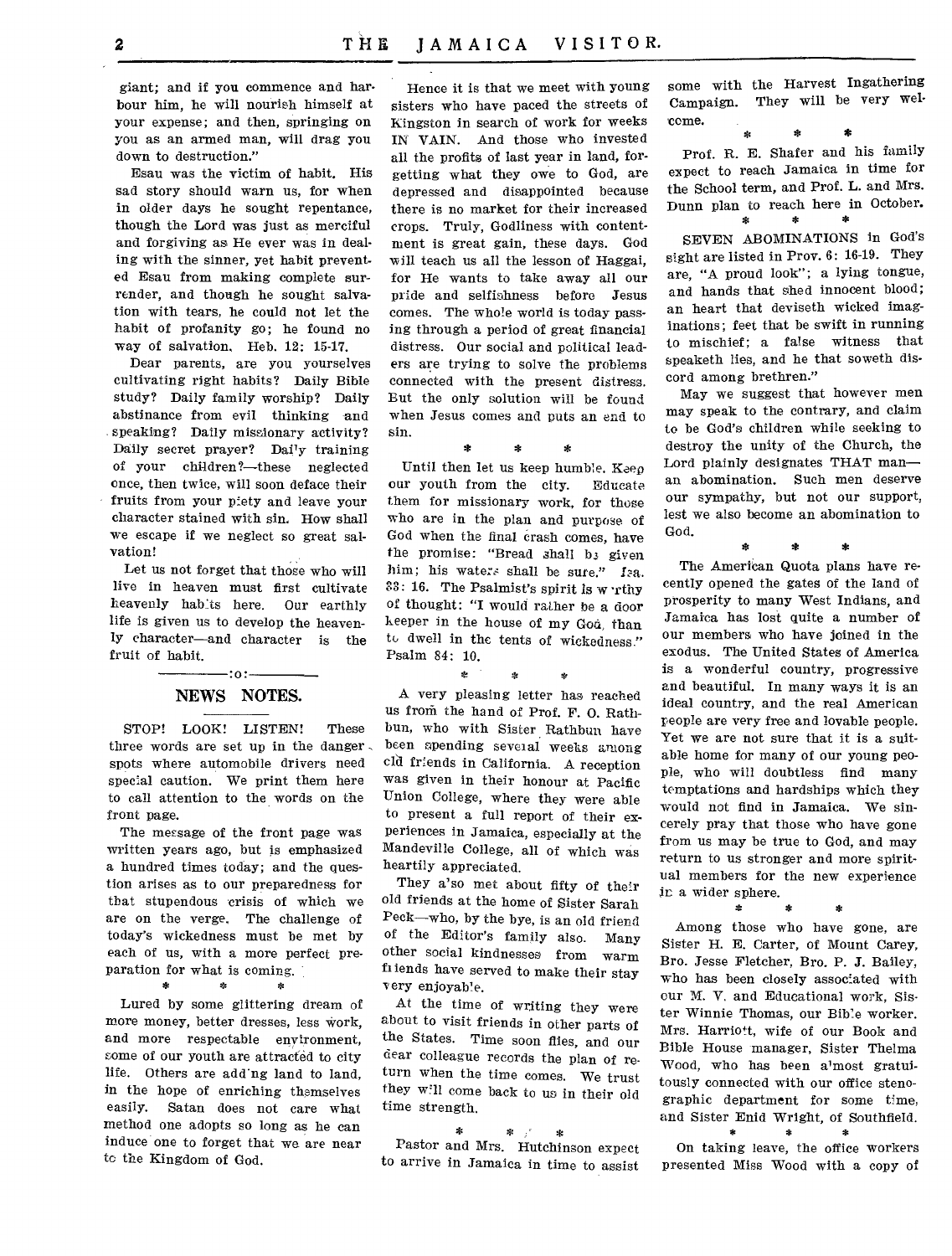*Christ 'in Song, and of The Desire of the Ages,* as a token of their esteem and  $g\dot{\phi}$  wishes.

\* \* Sister Carter's son, Doctor A. E. Carter, having completed his medical course, expects to take post-graduate ,`surgical work, and then take the English Exam., after which we hope he will join us in this field. We congratulate him on his success.<br> $*$  \* \*

Sister Connie Smith, of Kingston, is now convalescing from what two months ago threatened to be a very critical illness. Expecting to have an operation, she went to Black River, where, under the able attention of Dr. Johnson, she has made a splendid recovery. Earnest prayers were offered / for her during the anxious time, and `the Lord graciously answered prayer. The North St. Church is truly grateful to see Sister Smith at the services once more. \* \* \*

Sister Rashford is among us again, after a minor operation to her foot in the hospital. We trust that the relief will be permanent.

\* \* Pastors Geo. A. E. Smith, and A. C. Stockhausen left the first week in August for their respective fields, after spending several weeks in Kingston, where their services have been greatly appreciated. Pastor H. Fletcher also found his hands full in the wide territory of his two districts. The St. Ann district has been added to Pastor F'etcher's superintendency, and Bro. R. B. Campbell is now assisting him.

Miss Maisie Wright has now joined the office staff in the stenographic department, where we trust she will prove to be a valuable worker. \*  $\frac{1}{2\sqrt{3}}$  $\mathcal{H}_\mathrm{R}$ 

Having completed his medical course, Doctor H. M. Johnston is at this writing on his way to Jamaica, where he expects to settle and join his brother at Black River. We congratulate Dr. Johnston on his success, welcome h'm home, and wish him every blessing as he starts his work % of mercy in relieving the sick.<br> $*$   $*$   $*$ 

AMONG THE CHURCHES. We are experiencing a return of the droughty conditions which caused our people much suffering last year. Newel and Southfield look as though they had

passed through the fire, and are scorched by the intense heat and continuous dry weather. It is very trying to work in these parts, where the heat is enervating night and day.

Our new church building at Williamsfield is steadily going up, the foundation being completed. The carpenters will be at work in another week. This church has been adding to its membership until it has outgrown the old church building. We expect to lay the corner-stone September 7. An interest has been created in a near-by district, and the brethren are holding Sunday afternoon meetings, although to reach the place involves a long climb up steep hills.

The membership of Southfield Church is small, owing to so many having left for other places. Brother Parchment served as Leader for many years, but was forced to retire on account of advancing age. He is much respected by the people in and around Southfield for his demonstrated Chr:stianity.

Eight were recently baptized at Coleyville and added to the church. It was good to see the large number that gathered at the river-side to witness the service. Elder Hall is doing well at his medical work and at the same time acting as Leader of the Church. We hope \*hat the time is not far distant when the desert will blossom as the rose through the long ages of eternity. The great work will soon be finished, and the Lord wi'l come. Let all be.of good courage, and talk courage as we go.

LIN RASHFORD.

#### $-0:0-$ NOTICE

I hereby give formal notice to our churches that the next Session of the Jamaica Conference of Seventh Day Adventists will convene at Kingston, November 20-30.

Delegates should be elected immed'ately, on the following basis: one delegate for each church, one for every twenty members and one for an additional fifteen members.

Immediately on the election of the delegates, their names and postal addresses should be sent to Bro. Grounds, 112 Tower Street, Kingston.

HERBERT J. EDMED. President, Jamaica Conference, S.D. Adventists.

CONGRATULATIONS TO SISTER S. M. DUHANY, from whom we have received the following report:

"1. have been reading the reports of the General Conference in the RE-VIEW and HERALD, and they are most inspiring. How much more so it must have been to be there! I am real glad that I am privileged to be in this message.

I have completed reading my Bible through since the beginning of the year. I read it through twice some years ago, but this is the earliest that I have completed the reading."

Thus Hector's River sets the pace, gives the example, and rejoices in its achievement. We have sent for the certificate, wondering who will be next.

•-•:••«•.:—»••••.:++.».•:•++•)+•:••»+.:••:•«:••:« B. A. MEEKER. **?**  :••:••X••:••:•4:•+•:••:.•:••:":••:...:••••:.•:•••:"»,\*•:• AN APPEAL TO THE YOUNG PEO-PLE TO JOIN HEARTILY IN THE HARVEST INGATHERING CAM-PAIGN. HUME MISSIUNAH

"The Lord has appointed the youth as His helping hand." Vol. 7: 64.

"With such an army as our youth rightly trained, might furnish, how soon the message of a crucified, risen, and soon coming Saviour might be<br>carried to the whole world." Ed. carried to the whole world." • p. 271.

"Youthful talent, well organized and well trained, is needed in our churches. The youth will do something with their overflowing energies. Unless these energies are directed into right channels, they will be used by the youth in a way that will hurt their own spirituality, and prove an injury to those with whom they associate." *Gospel Workers* p. 261.

What is your response to this call to service? You are needed in this great campaign. If you are left out surely the cause will suffer loss, and you too will miss a great blessing to your own soul. When nations are at war the youth sacrifice their lives in service to their country. Will we be less loyal in service to our Master?

My young Christian brother, sister, give the Lord the best that you have to offer. He wants you. He desires to use you. Sister White has said that as we do soul-winnisg missionary work for Him, "We shall find that means shall flow into the treasuries, and we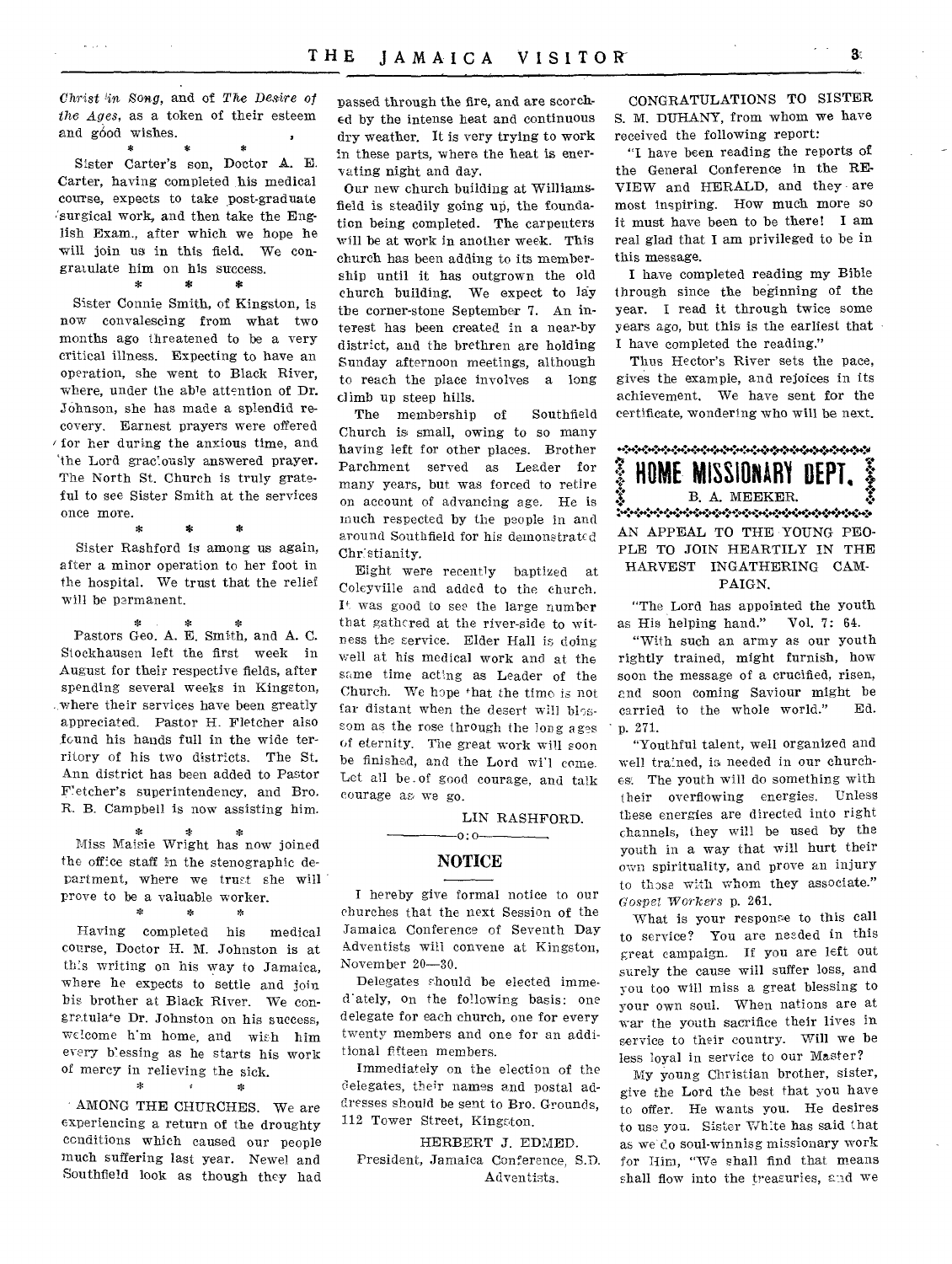shall have funds to carry on a still broader work. Souls who have wealth will be brought into the truth, and will give of their means to advance the work of God." Vol. 9: 101.

#### HARVEST INGATHERING.

- The three goals before us are these:
- 1. At least one soul won for the Master.
- 2. At least ten hours of earnest service.
- 3. At least ten shillings gathered to help win more souls.

We hope that our young people will take an active part in the campaign and that many will plan on doing much more than reach the individual goals. Our aim should be to do as much as possible to advance the cause of God. A good plan is to lift and keep on lifting till the Harvest Ingathering campaign closes. Your church needs your help, and you need the experience.

Keep going, it's wiser Than dragging behind, And dreaming and sighing, And dreading the grind.  $\mathcal{A}$ n the Ingathering battle They only prevail Who daily keep going And never say "FAIL." —Adapted.

LEMUEL E. ESTEB.

#### ORGANIZATION HINTS THAT WILL WORK IN HARVEST INGATHERING.

1. Church Officers should give careful study to Harvest Ingathering Plans. You should plan your work, and work your plans. Every church member should be assigned his post during the campaign. This will insure success.

2. The assigning of definite territory to each member, not only brings results, but insures a thorough work, and shortens the campaign.

3. The Young People should be given a definite part in the plans. The co-operation of the Young People is necessary for the success of the campaign.

4. Consider the children as a part of the plan. Don't leave them out.

5. Prepare to begin on time. September 6 is the Rally Day. September 7, *solicit* funds.

6. Make use of the Goal or device. It would be a good idea to divide the church into ten bands. When a tenth of the goal is reached the band which got its portion of the goal first

could paste the picture representing a missionary on its proper place on the device. This band should not stop working, however, but be divided among the other bands. Then the next band to raise its goal could build the mission house. They do not stop working but join other bands. In this way the whole church will be working to raise the goal, and all the church will join in reaching the last tenth of the goal. Please note this plan, for I feel that the interest in the campaign may be kept up all through the eight weeks, if this plan is carried out. The directions will be sent with the device.

7. To a great extent the success of the Harvest Ingathering will depend on the enthusiasm and spirit of the church. Let the leaders lead.

8. The Treasurer of the church should keep the office in Kingston in continual touch with the financial standing of their churches, and should send the funds collected into the office at regular intervals, but the report cards provided should come in every week during the campaign.

9. Remember the three goals:

- 1. At least one soul won.
- 2. At least ten hours in faithful service in the campaign.
- 3. At least ten shillings gathered for the spread of the gospel.

10. PRAYER CHANGES THINGS. "Faith is the victory that overcomes the world."



It is a law of human nature that what he does not understand he opposes. It is the duty of every colporteur to so saturate his mind with the facts of the book he canvasses, that with the aid of the Holy Spirit he can convince his hearers of the importance of having such a book in their possession. To acquire such knowledge is the purpose of our Institutes. The greatest compliment that any colporteur can pay to the Spirit-filled books he is selling is to tell the truth about it and tell it effectively.

"True success in any line of work is not the result of chance or accident or destiny. It is the outworking of God's providence, the reward of faith and diccretion, or virtue and perseverance. Fine mental qualities and a high moral tone are not the result of accident. God gives opportunities; success depends upon the use made of them." I concur with these statements and therefore will produce evidences of their authenticity. I quote from Brother Hurst:

"Its not at all my desire to complain. Thank God, for this place (St. Ann.) I find the finest lot of people here, and you will see that with the effort I have made God has blessed wonderfully. £150 8/- worth of orders has been taken to be delivered in September."

Brother Spence writes: "I have had ery many evidences of our Heavenly Father's watchcare, for which I desire 10 thank Him. When I put in the field 45 hours, I noticed the Lord enabled me to take £20 10/- orders; when I put in 46 hours He gave me £30 2/ worth; when I put in 10 hours I took £6 11/- worth, and this week when I put in 14 hours He granted me to take £8 5/- worth. Can't you see in that, Brother Nation, an average proportion of hours to orders approximately? I am interpreting this to verify the Lord's promise, and as a fulfilment of His agreement.' "Go work in my vineyard and whatsoever is right I will give them.' "

We are very grateful to our Heavenly Parent for the success of the canvassing work in Jamaica. Brother E. W. Everest, of the Inter-American Branch of the Pacific Press Publishing Association, writes: "When I arrived in Mountain View the other day and saw the sales report of our field for the first six months, it certainly looked good to me, and one of the things which showed up the strongest, Brother Nation, is an increase in sales to Jamaica for the first six months, of practically 100 per cent. In fact, Jamaica shows the largest increase of any of the fields in the Inter-American Division."

Colporteurs, let us *give* God the glory for this wonderful work in our Island field. Still I feel that there is room for greater improvement, therefore, "let us stay by the task we have begun, for soon the work will be done." Cherish in your thoughts, and inculcate into your lives this wonderful sentence of Hudson Taylor:

> "Be God's man; In God's place; Doing God's work; In God's way."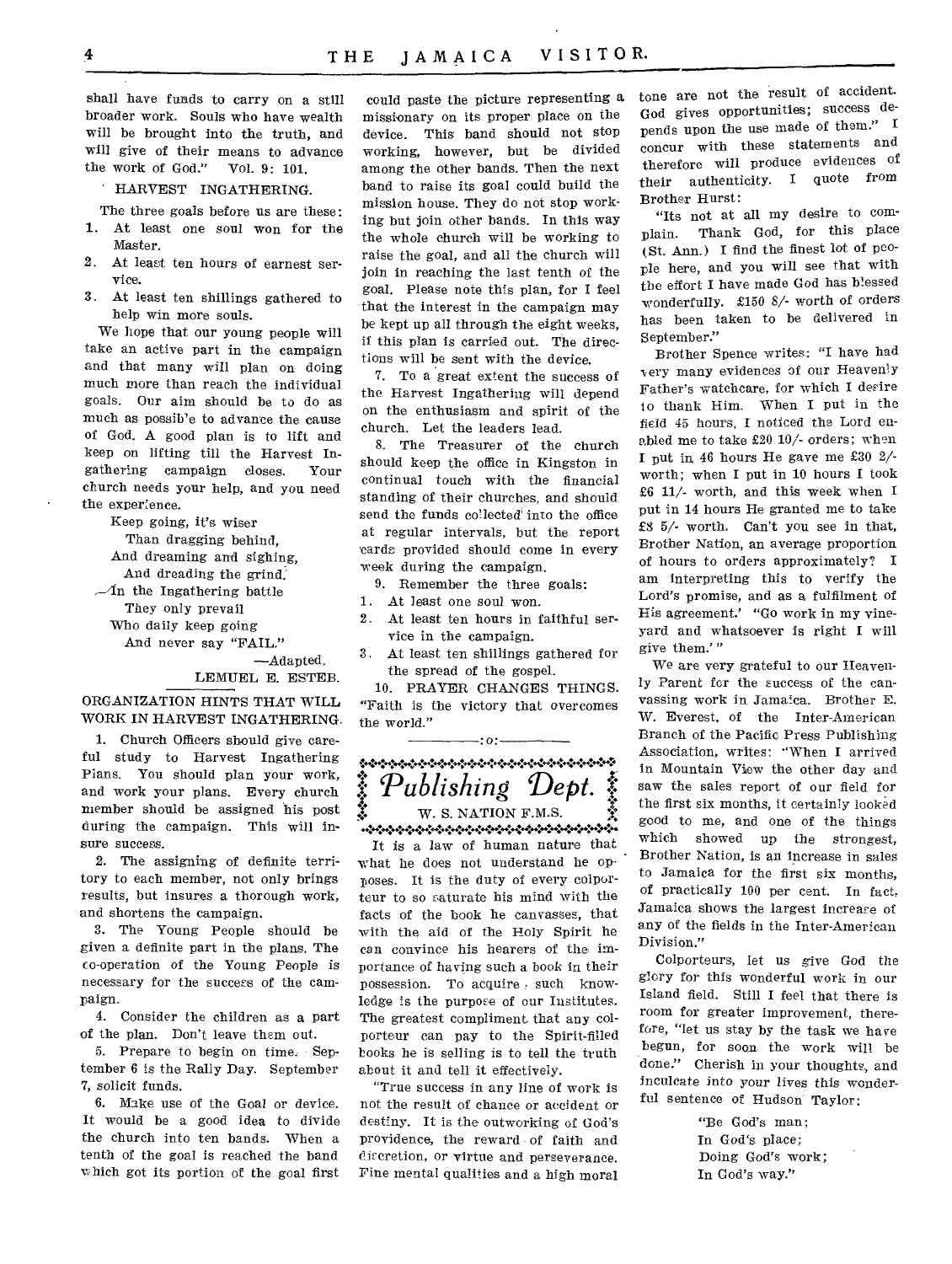## \*\*\*\*\*\*\*\*\*\*\*\*\*\*\*\*\*\*\*\*\*\*\*\*\* *5: Sabbath School Department \*.f.*  MRS. H. J. EDMED.

In presenting the report for the sec-<br>In presenting the report for the second quarter of 1930, we are glad to note a little increase in the number of Honour cards issued and also in our Investment offerings for the first six months of this year. In 1929 we had \$115.73 while this year our total ie \$147.55. Kencot heads the list for the past quarter with £2 12s. 21d. Next we have Southfield with £1 8s. 6d., then follows Manchioneal £1 6s. 9d., North St., Kingston, 18/62d. Spanish Town, 15/7d., Roliington Pen 14/82d., Everton Park  $12/$ -, Riversdale  $11.31d$ ., Watermount 11/31d. March Town 10/3d Little London 9/-, Mandeville 9/-, St. Ann's Bay 9/7, Jointwood 7/5, Mt. Carey 5/7d. Smaller amounts were reported from Belfield, Craig, Mt. Peace, Darliston, Flower H:11, Goshen, Lamb's River, Montego Bay, Seaford Town, Prospect, Sherwood Forest, Spring Garden, Springfield, Trinityvil'e, and Port Antonio. In a previous issue of the "Visitor" others have been reported who had their Investment programme at an earlier date, and the small amounts from some of the last named schools are the balance of their Investment gifts.

We are saddened, however, when we compare our Twelve Sabbath offerings and that of the Thirteenth with those of the first six months of 1929. The decrease is specially noticeable in the latter offering. Remember decrease in offerings means retreat from the Mission fields.

Summary for Quarter ending June 30th 1930.

| Number of schools        | 90        |
|--------------------------|-----------|
| Membership               | 4301      |
| Honour cards issued      | 642       |
| Ribbon Book-marks        | 45        |
| Twelve Sabbath Offerings | \$937.23  |
| Thirteenth Sabbath       | 346.69    |
| $Inverment$              | 98.25     |
| $Birthday$               | 15.79     |
|                          |           |
| $Total$                  | \$1397.96 |

Of this amount \$73.46 was given by the Home Department members.

Training Course Certificates have been granted to the following members for 1928 and 1929 courses,—

North St. Kingston,—Aida A. Escoffery, Doris L. Brown, Miss P. Reynoldr, Laura Carr, F. Rose.

Kencot,—Mrs. J. W. Grounds, Sister Hinds, Sister Leslie Bro. R. Carter.

Mandeville,—Mrs, L. Rathbun, 1928 and 1929. Mrs. L. S. Crawford, 1928 and 1929, Senior and Junior. Mrs. B. Meeker. Miss V. M. Peake, Miss A. Shaw, Mrs. Bertha Peake, Mr. C. J. Ogilvie.

A list of names of certificates for members of our Port Antonio school will soon appear.

Let each Sabbath School member ask themselves the question, "How can I improve this report the present quarter?"

# $: 0, -$ **W. I.** *Training College*  BUSINESS MANAGER :80

Congratulations are due Miss Mildred Daley on having received from the "Gregg Writer" a "Student's Complete Certificate" as evidence of her completion of the study of the principles of Gregg Shorthand.

 $\mathbf{x}$ The headquarters office of Gregg Shorthand in New York has kindly presented us with a handsome portrait of Mr. John Gregg the originator of Gregg Shorthand. We plan to have this picture framed and hung in the commercial room.

During the vacation two new Cuban students have joined us —Mr. Mario Lopez and Mr. Jose Manendez. Two others are expected short'y. A 12 week term of study has been provided this summer for the Cubans and they have worked diligently. Miss Morgan had charge of this department for some weeks, and now, while she takes a short vacation, Miss Edna Parchment is their teacher.

Just now on the Farm all hands are busy harvesting Pimento, Red Peas, and Corn. The barbecue has scarcely been large enough for all the drying that has had to be done, but the weather has favoured this work, and it has progressed steadily.

The newest venture in this department is the purchase of five young turkeys—four hens and a gobbler—the latter's father being a prize imported bird. This is the beginning of what we hope will some day be a large flock.

About thirty of our pure bred brown leghorns have now been transferred to the new poultry house.

The excessive heat in Kingston this summer has caused many residents to seek refuge among the hills of Mandeville with the result that our Bakery has not experienced the usual summer slump. Our bread has an island-wide reputation and visitors to this part of the country take pains to secure it.

Recent visitors to the school have been Mr. Solomon of the firm I. C. Solomon & Son, Mr. Alberga of Grace, Kennedy and Co., Mr. M. M. Alexander merchant of Kingston, and their acccmpanying lady friends, also Mrs. Hyslop and Mrs. Lindo, visitors at the Newleigh Hotel. All were greatly interested in the work being carried on.

#### FAREWELL

While we rejoice at the prospect of additions to our staff we also regret the loss of one who has been connected with the school in various capacities for a number of years. Since 1926 Brother P. J. Bailey has had his name on the consul's list as an applicant for the opportunity to enter the United States and shortly after school closed he received notification, that his turn had been reached. He succeeded in securing the necessary papers and it became evident that we were to lose him from our teaching force.

Sunday evening, July 27, the school family gathered in the dining room which had been re-arranged for the occasion, to bid Brother Bailey "Godspeed" on his journey. A little time was spent in a social way and then Professor Crawford called on different ones to express their feelings toward the evening's guest of honour and their wishes for his future. Brother Hamilton and Brother Parchment spoke of their long and pleasant association with Brother Bailey, both as a student in the school and later as they laboured together as members of the faculty. Miss Edmed expressed appreciation of his work in the conference office and told of the hopes that had been cherished that under his leadership in the Commercial Department, West Indian Training College would produce the champion shorthand writer of Jamaica. Several other speakers followed and then Miss Morgan recited feelingly a poem of farewell.

Brother Bailey carries with him a leather wallet and a loose leaf memoranda book to match, as an expiesston

(Continued on Page 8.)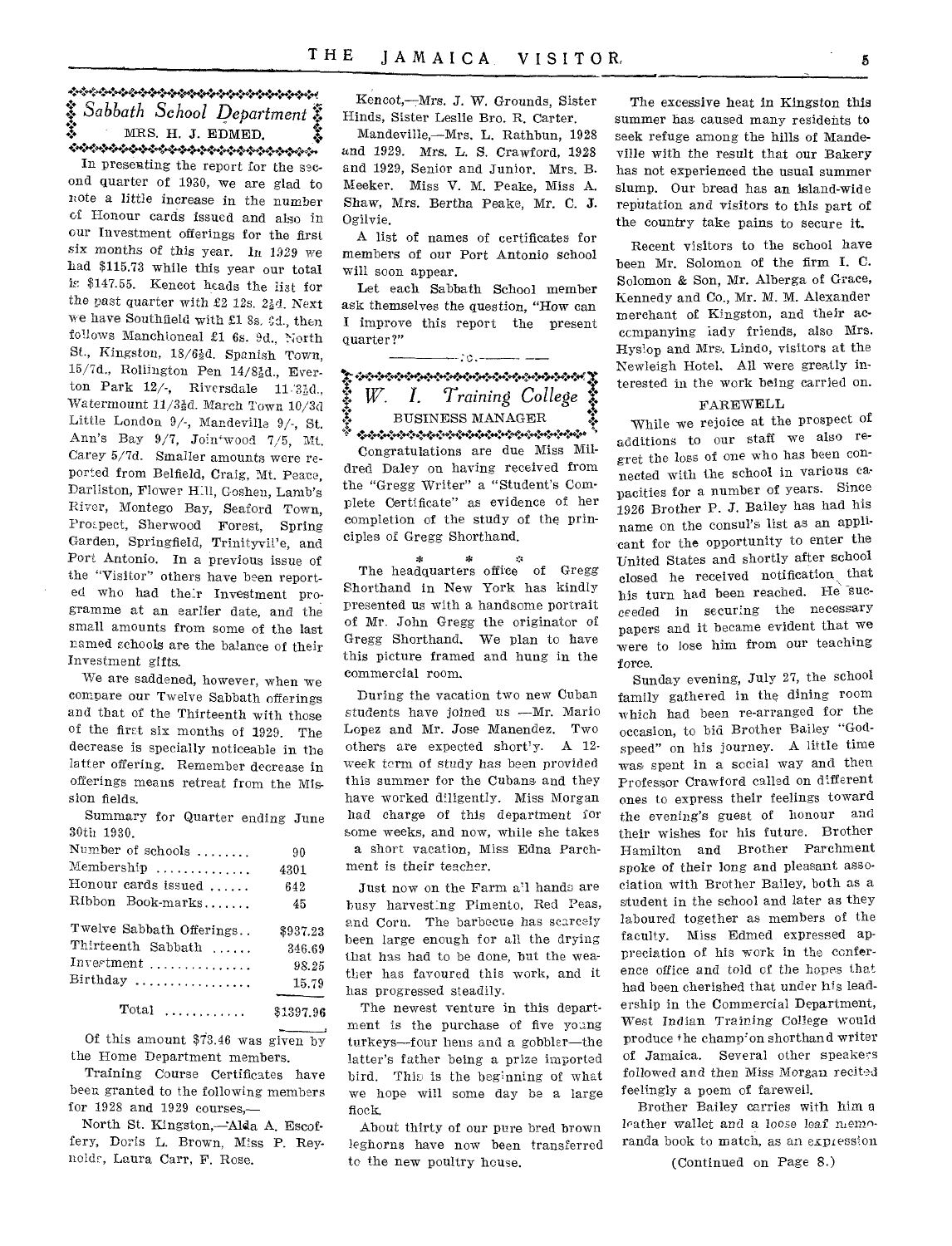# *YOUNG PEOPLE'S PAGE.*

#### WHO'S WHO?

There has just passed away to rest 'till Jesus comes, Pastor G. B. Thompson, who for years has been connected with the General Conference as a man highly respected and dearly loved. I remember when he came to S. Africa, many years ago, as a young minister. He put up a tent in Grahamstown the City of the Saints, as it was called, though not suitably, however.

He held a courae of meetings there, and one family took hold of the truth whose faithfulness never declined. Afterwards another course of meetings was held in the same place, and the seed sown by Pastor Thompson produced a rich harvest.

We found a wriitng from the hand of Pas+or Thompson which we are impressed to publish this month, hoping it may appeal to many of our young people. It is as follows:

#### ALMOST, BUT LOST.

To be almost saved, is to be wholly lost at last. A hunter who almost shot a deer, missed it. A passenger on a sinking steamship who was almost saved, was drowned. A patient who almost recovered from pneumonia, died. A man who almost reached success, just missed it. A traveller who almost reached home, died on the way.

"Almost persuaded; harvest is past; Almost persuaded; doom comes at last! `Almost' cannot avail; 'almost' is but to fail!

Sad, sad that bitter wail, 'Almost-but lost!' "

Nothing but salvation will avail in the end; but this is what the Saviour promises us through the merits of His life. We are near the end. The sun of human probation is approaching the horizon. Our High Priest in the heavenly sanctuary is about to lay down the censer, and the place of His ministration to be "filled with  $\epsilon$  moke from the glory of God."

Some have long borne heavy bur-<br>dens. They have sacrificed much: They have sacrificed much; they have given their children to God; they have sat in their old age, and looked at the vacant chair by the fireside. On their knees around the fam-

ily- altar they have prayed, not that the absent one might return, but that he might be kept faithful where he was. Great sacrifices in other ways have been made. Some to embrace this message have sacrificed relatives, friends; and position. Now as the gospel ship is making port in storm and stress, amid reefs and rocks and dangerous shoals, it is no time to lose heart, to grow discouraged and cast away our hope. "Yet a little while, and he that shall come will come, and will not tarry."

Nothing is sadder than a wreck near the shore—a noble ship that has headed into the wind and breakers and plunged on in the darkness, wrecked in sight of port.

"The *Royal Charter* had been around the world, and was at last homeward bound. She had reached Queenstown, and then sailed for Liverpool; the message was telegraphed to Liverpool that she was almost home. Dr. William M. Taylor, a great New York preacher, was then in Liverpool as pastor, and the wife of the first mate of the Royal *Charter* was a member of his church. You may remember that the *Royal Charter* never came into Liverpool. An officer of my church told me that he waited on the dock all night, straining his eyes to catch a first glimpse of the vessel. The Lord Mayor of Liverpool was there. Bands of musicians and thousands of people waited to give her a welcome home. But the *Royal Charter*  never came in. She went down in the night with almost all on board.

"They came to Dr. Taylor, and said, Will you go and tell the wife of the first mate?' So he started off to tell her. As he laid his hand upon the doorbell, the door flew open, and a little girl sprang out, crying, 'Oh, Dr. Taylor, I thought it was my papa. He is coming home today.' The preacher said he felt like an executioner as he walked into the house. He found the table laid for breakfast, and the wife of the first mate stepped forward, her face shining, as she said, 'Dr. Taylor, this is indeed a privilege, and if you will wait a little while, perhaps you will sit at our tab'e with us, for my husband was on the *Royal Charter,*  and he is coming home.'

"Dr, Taylor says he looked at her a moment, while he steadied himself and held on to a near-by chair, and then said, 'Poor woman, your husband will never come. The *Royal Charter*  went down last night, and your husband is lost.' He says she threw her bands to her head, staggered for a moment, and then fell, and as she fell she cried, 'Oh my God, so near home, and lost!'"

Some who read this, perhaps, are almost in the fo'd. You have almost decided, yet hesitate to yield your heart to God and keep His commandments. To be *almost* persuaded is not enough. You must yield to the pleading of the Spirit, and become, not almost a Christian, but wholly the Lord's. Why not now!

Are you in the fold, yet doubting and undecided, fearing that after all you have made a mistake and the Lord is not coming? Are you looking about for something else to cling to? It is too late now to jump overboard and perish in the angry billows that beat the foam-crested shore.

This message is not a fable; it is the fulfilment of prophecy, and its destiny can be no more thwarted or hindered than can yonder sun or planet be stayed in its orbit in the heavens. No matter how great the storm, those who believe God will reach port. "Except these abide in the ship, ye cannot be saved."—G. B. Thompson, in the *Eastern Canadian Messenger.* 

## NAMES OF YOUNG PEOPLE ANSWERING QUESTIONS

 $-$ :0: $-$ 

Catherine Dunbar, Mary Dunbar, A'ma Wright.

 $-101$ 

We congratulate Sr. S. M. Duhaney of Hector's River on having achieved the splendid work of reading the Bible through already this year. She says that she has sometimes read it through twice in one year, but this is the earliest time that she has completed the first reading.

We hope that many of our young people as well as the older members will follow this splendid example of Sister Duhaney. Who will be next?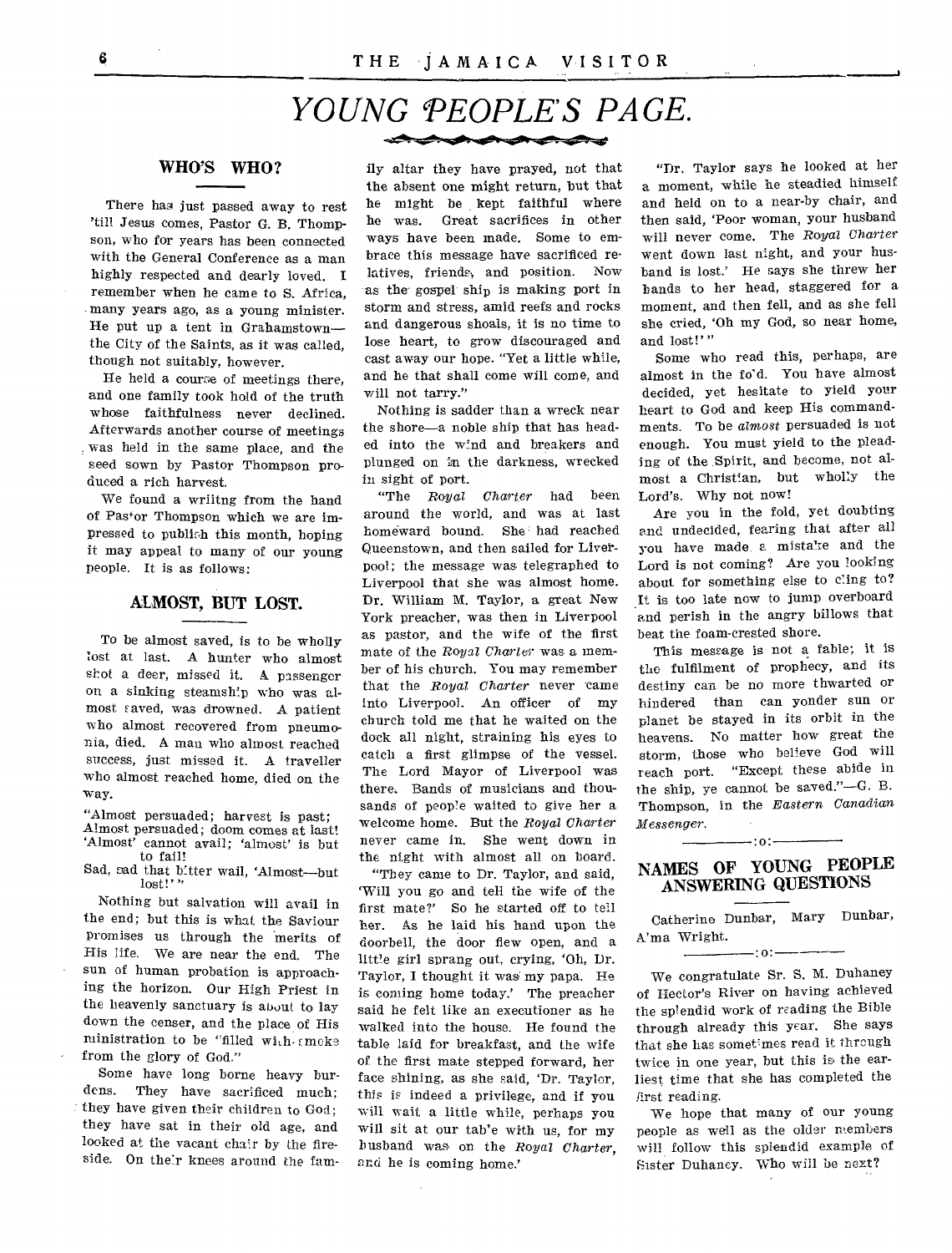## *LITTLE FOLKS' CORNER.*  2222222222

#### My dear Little Folks,

I want to talk to you to-day, about a story you already know. A young man came to Jesus one day to try and cause Jesus to say something unwise. This young man was learned, and thought Jesus could not teach h-m. anything. But just to catch Him, he asked Him what he must do to obtain eternal life.

But Jesus understood what was in the young man's heart, for He can read our thoughts so easily. And He asked him another question, "What is written in the law? *How reade'st thou?"* Jesus believed in reading, and He showed the young man that if he had read well, he would ap: need to ask the question.

Jesus was a great believer in reading. I suppose He read a great deal when a boy, for He seemed to know the Bible by heart. In the last vision of the Bible, recorded in the book of Revelation, He told John to write what he saw in a book, and to say to us all, *"Blessed is he that readeth,* and they that hear the words of this prophecy, and keep those sayings which are written therein...." Rev. 1: 1-3. So Jesus loves to know that we read.

When I was a little boy, my Daddie had a big room with shelves all round that were filled with books. Glass docrs in front, which were kept locked, E'howed how he valued those books. Sometimes we kiddies would want to look at the pictures or read some of the books, but we were strictly ordered to replace them when we had finished with them, and shut the door. He expected us to read a little every day, and often when we were sent to bed, we would sit on his knee while he asked us to tell him what we had read.

Daddie always gave us a book on our birthday, besides a few toys, and we had our own *little* set of shelves where we had to keep our books. He taught us to cover them with paper, and keep them carefully so they would not get dirty.

So, by the time we left school and had to go into the big world to earn our living, we each had our little library, which we valued very much. In this way I learned many things that have been helpful to me as I grew up to manhood, and I am grateful to my

Daddie for teaching me to love books which helped me to get through many trials and perplexities.

Books are made to be kept. In old Egypt they made clay pots and reed baskets in which to keep their books. Sometimes they would kill a monkey or other small animal and make the skin into a bag for keeping the book, which was often a lump of clay written upon when soft and then baked.

You remember how God wrote His book of the ten commandments on two tables of stone, and Moses had to make a box overlaid with gold, in which to keep them. Then, Moses had to write the civil law in a book or scroll, and put it in a box at the side of the Ark of the Testament, so that the priest could take it out to read to the people. That box had a little side door to keep the book carefully. This shows that God takes care of books. And we read that Angels of heaven keep books in which they write all our good and bad deeds and sayings, and they will carefully take care of them until the judgment.

But our books are small, easy to handle, and easy to take care of. Once upon a time there were so few Bibles that they were chained to stone pillars in the churches, and if anyone wanted to read them, they had to go to the church to read. But now, we can each have our own dear Bible, and we Can read it at home, in bed, at the table—anywhere, we can carry the word of life and read it.

Do you take care of your books? I have some in my home today, that are more than one hundred years old. I often read them. And I hope, dear Little Folks that you will try and get a new book every year or more, ask papa to make a shelf for you to keep them, and then read a little every day. Read good books, for they help you to be good. Read lives of Missionaries, read our papers, read the Bible through every year—it will help you so much, and Jesus will be pleased with you. If you form the habit of reading a little each day, in ten years you will be surpried how much you know, and it will help you to form a good character.

When we went across to America we saw such a lot of flying machines, taking people up in the air. They

made such a noise, and travelled so fast. On the sea we saw some little flying machines in the water—little flying fish, which looked like little bits of silver with wings, and they made no noise. It was pretty to *see* them in great numbers dart out of one wave, fly a little way, and then dive into another.

John saw angels fly in the midst of the heavens, and all the noise he could hear was their voices giving the world the Gospel. He saw them coming down from and going up to heaven, always busy working to help us, We do love to read about those bright beings that have never sinned, and someday we shall see them too. They are now guiding God's great work all over the earth.

At the General Conference we saw two great tall Christian brown men, who were chiefs from the Fiji Islands. Their hair was like a very thick bush, and they are very powerful.

 $\mathbf{R}$ 

 $\mathbf{r}$ 

ż

When they were boys, their parents used to be wild canibals. That is, they used to eat people. Little children in those days always lived afraid that one day their parents would kill them and eat them, so they were never happy. They knew nothing about God, or Jesus, either. But one day one of our missionaries came over there and taught them of the love of God and His dear Son, Jesus. They became Christians, and now they are ordained ministers, and are such nice men. They showed us how they dressed in their heathen state, and they each held a big thick stick, and a knife which they used in their wickedness to kill people. But now, the sticks and knives are gone, and they hold a Bible and Hymn. book instead. As they saw the piano, one said, the conference was like the piano—it has black and white notes, and when ,touched they bring out sweet harmony. So that conference had white and coloured people, and as they were touched by the Holy Spirit they were so full of harmony. In this they referred to the spirit of love shown by all races that gathered there.

It is that kind of people that our Sabbath School offerings send the Missionaries to save.